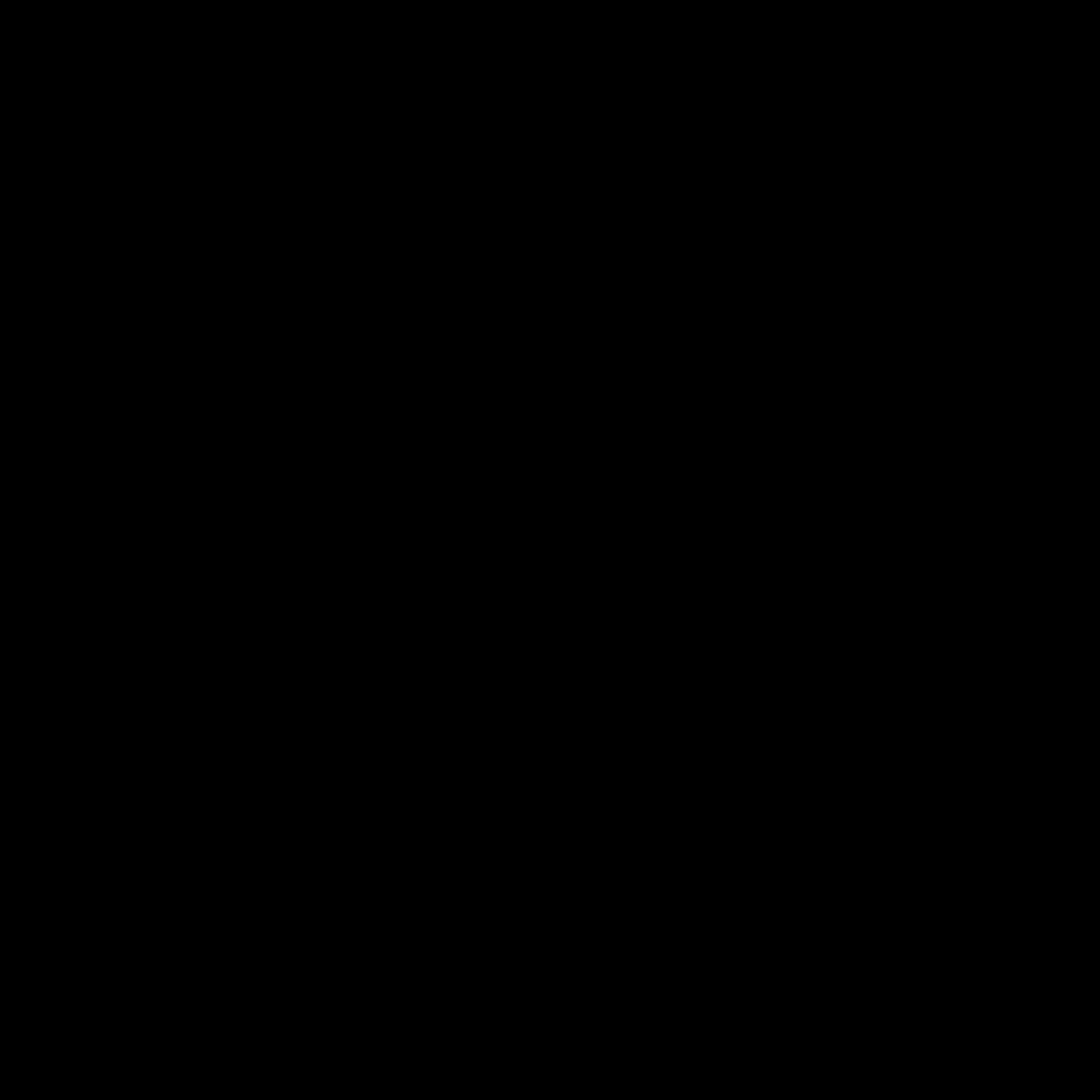## Introduction

Digital. Is it a buzzword in the corporate world or way beyond that?

In the current times, every industry/enterprise has its own definition of 'Digital' and what it means to them. Boards, CIOs, and Executives are extensively talking about going digital.

Organizations can no longer evade the truth that Digital has become the need of the hour and the most effective enabler for creating a differential and unique competitive advantage.

A "digital mindset" and the requisite investment of capital, are critical enablers for a successful transformation exercise.

### **Key trends**

Several factors have been playing a crucial role in the exercise of digital transformation. A few among them have been listed below:

Exponentially increasing penetration of smart devices.

Evolving customer expectations and changing demographics.

Increase in internet speed and its penetration.

Technological innovations and inclination towards advanced technologies.

Digital Technology is slowly being recognized as an important enabler for innovations. Digital Transformation brings forth unmatched opportunities and capabilities for growth and value creation.

None of the opportunities, however, can be realized without dealing with the associated risks. Managing risks in the changing era is, thus, critical to an organization's sustainability.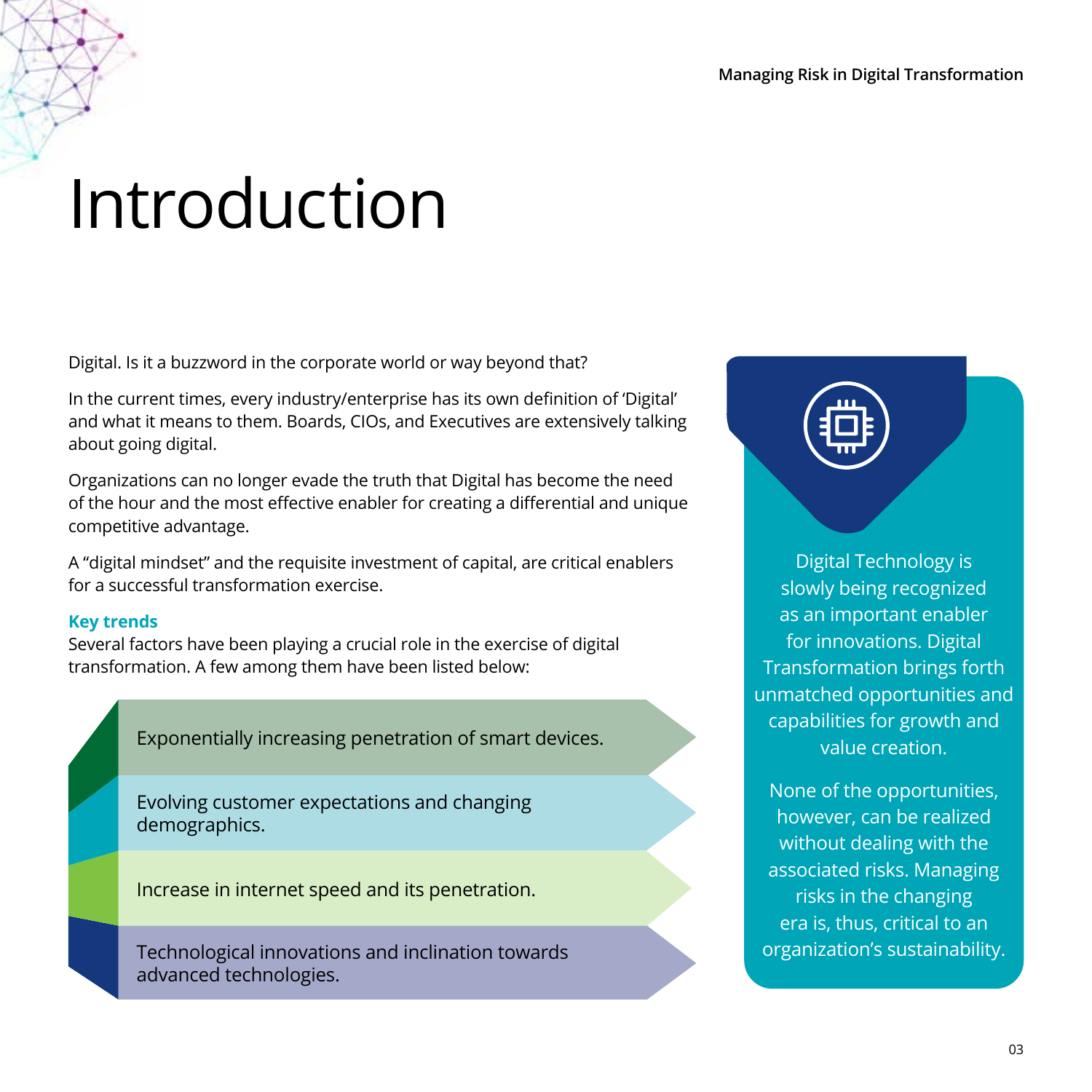

 $\overline{\mathbb{O}}$ 

 $\odot$ 

 $\mathbb G$ 

 $\circledcirc$ 

 $^\copyright$ 

 $\overline{\mathbb{O}}$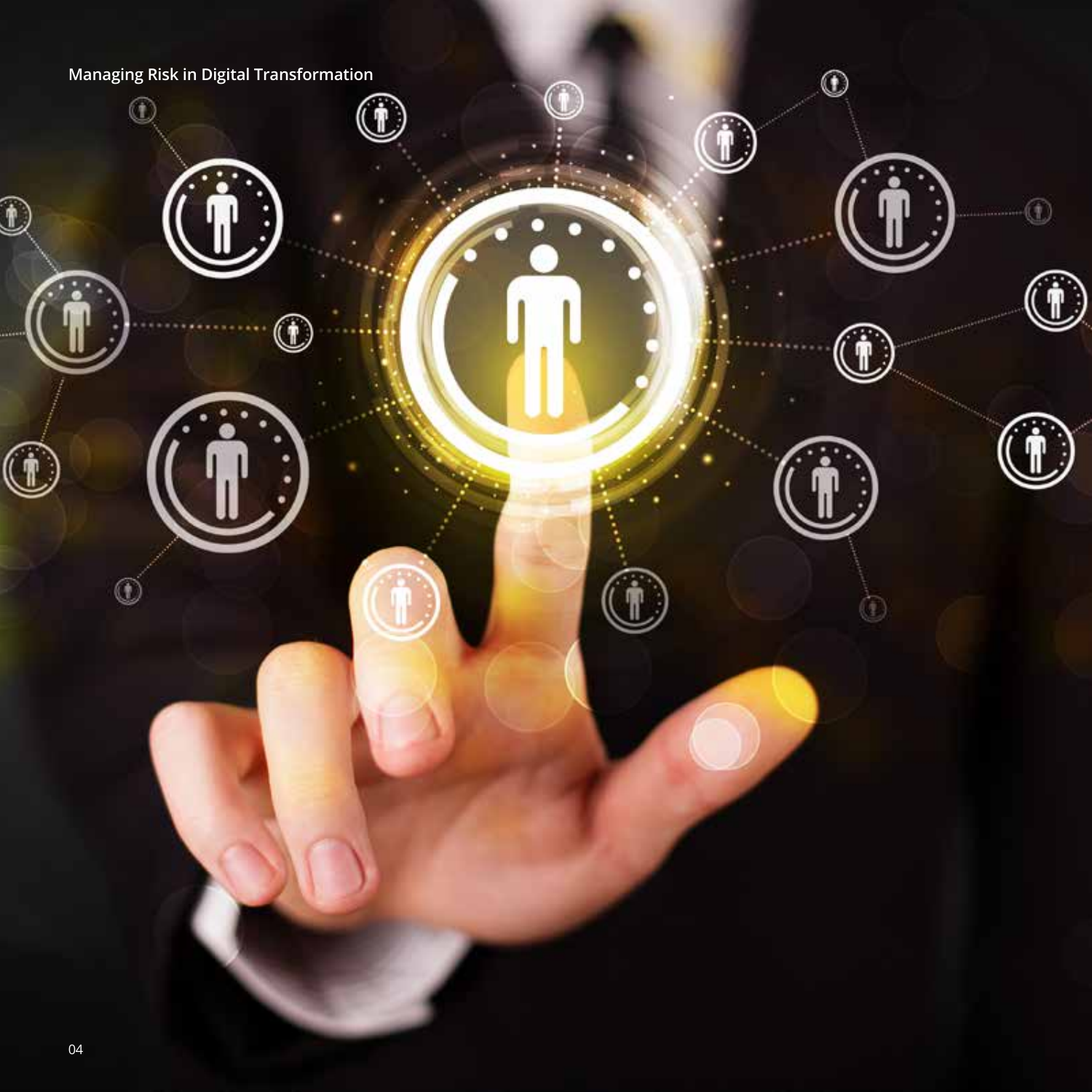## Digitalization means different things for different stakeholders

**For an effective digital environment to meet the desired objective, it is critical to consider risk areas beyond traditional risk.** 

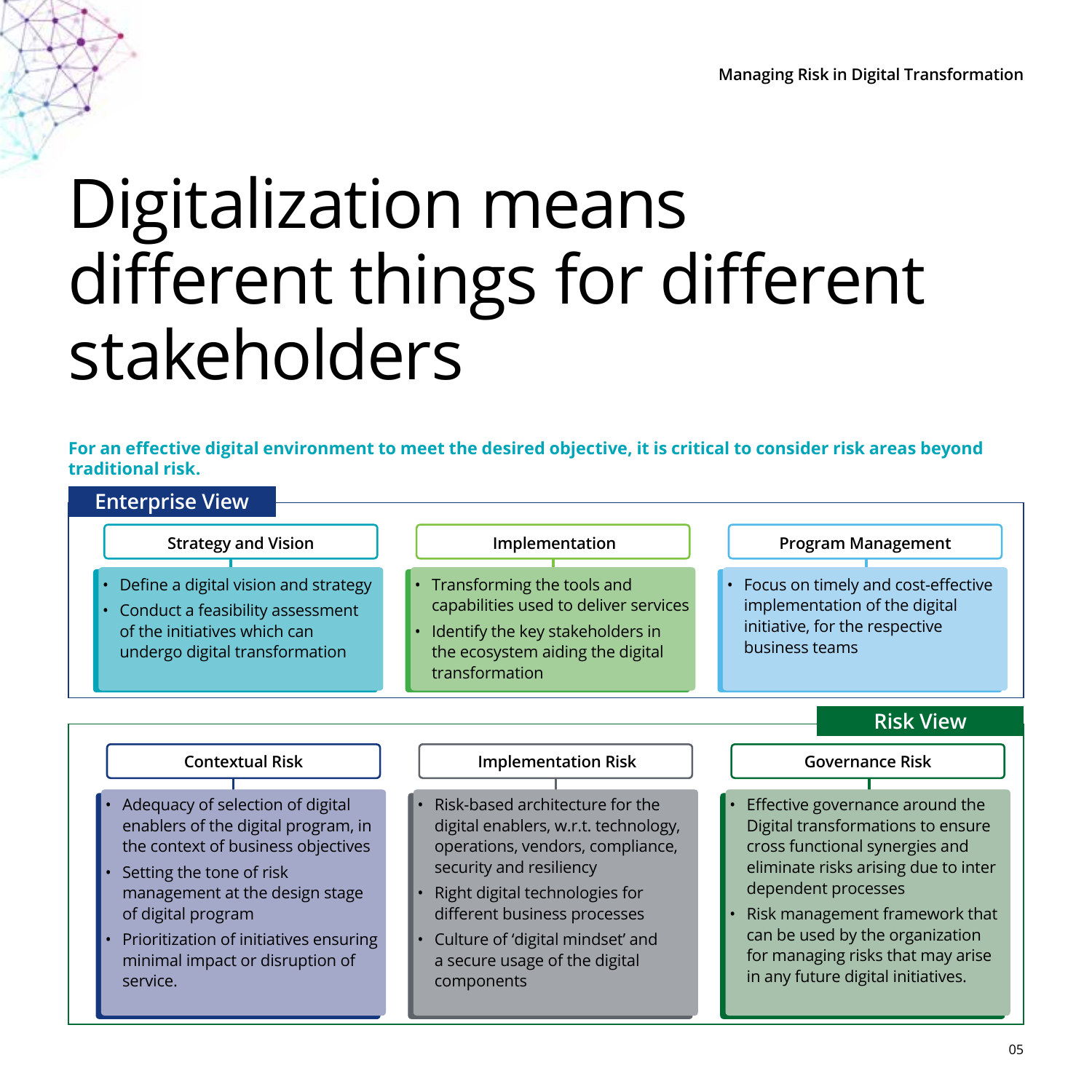## Beyond Traditional Risk and **Security**

Laying out the building blocks of the digital risk strategy is crucial to its success. An immediate step by organizations is to have robust measures around cybersecurity and the easiest approach is to perform typical information security and/or cyber security assessments of systems. The questions which need to be addressed are, 'Is this enough? Is cybersecurity the only risk to a digitally enabled organization?'

For an effective digital environment to meet the desired objective, it is critical to consider risk areas beyond traditional risk. For example, social media is becoming an integral part of marketing, thereby, creating risks to brand value and reputation. Similarly, customer profiling is prominent for better customer experience, but then profiling process should be aligned to protect privacy of customer data. Another important aspect to be considered is digital resiliency–due to large dependency on the technology, the availability of the systems is nonnegotiable. There are several other scenarios across different industries and operations that cover other risk domains that could be considered.

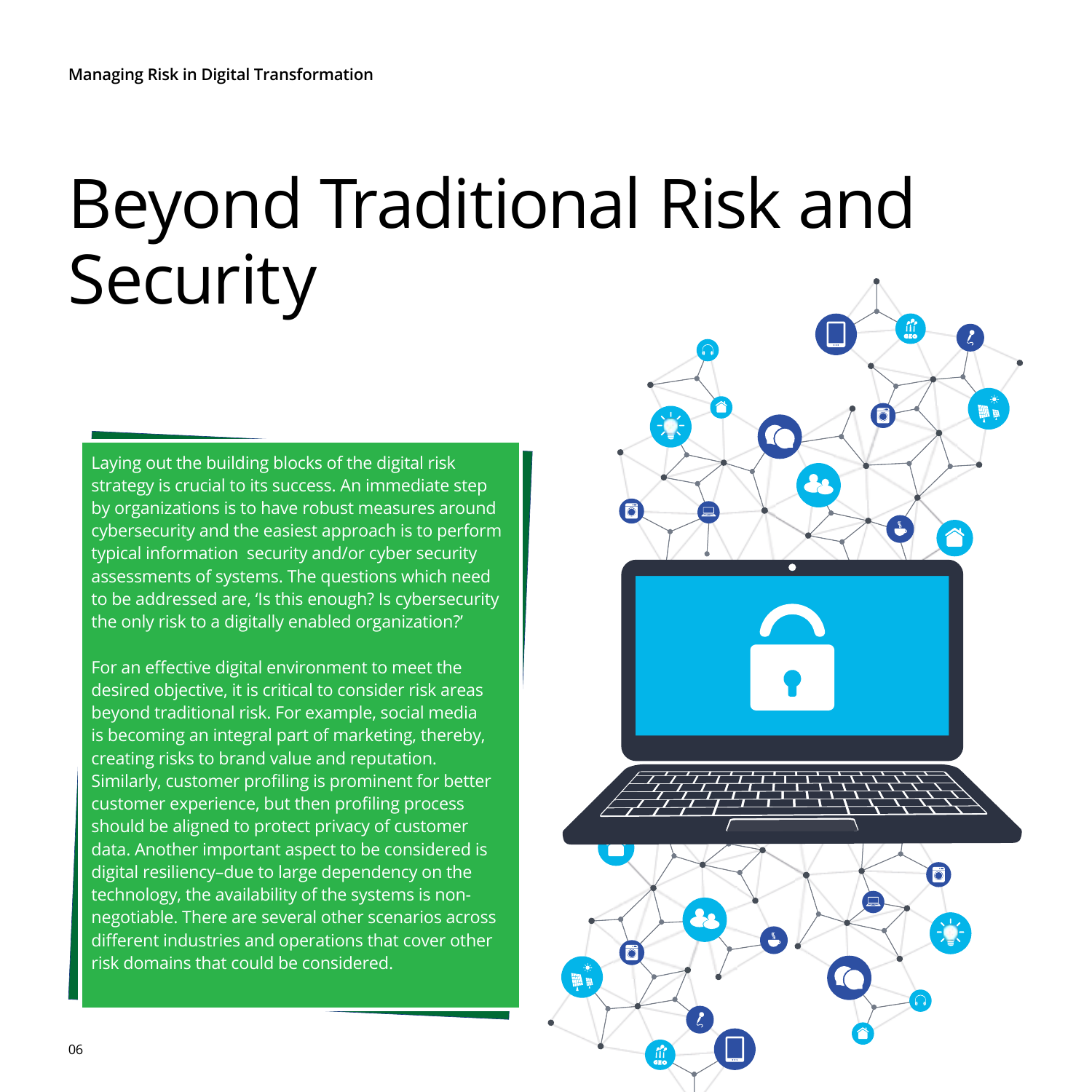# Deloitte's Digital Risk Framework

![](_page_6_Picture_2.jpeg)

![](_page_6_Figure_3.jpeg)

We have considered 10 risk areas– Strategic, Technology, Operations, Third Party, Regulatory, Forensics, Cyber, Resilience, Data Leakage, and Privacy–as the risk landscape in any digital ecosystem. Based on the applicable risk areas for the digital initiatives, different control measures need to be designed as per leading standards and industry practices. The critical aspect in defining the controls is to take into consideration the nature and level of digitization in the operations, as most of these areas are at a nascent stage and tightly coupled with systems or manual processes, so there might be constraints to implement the controls.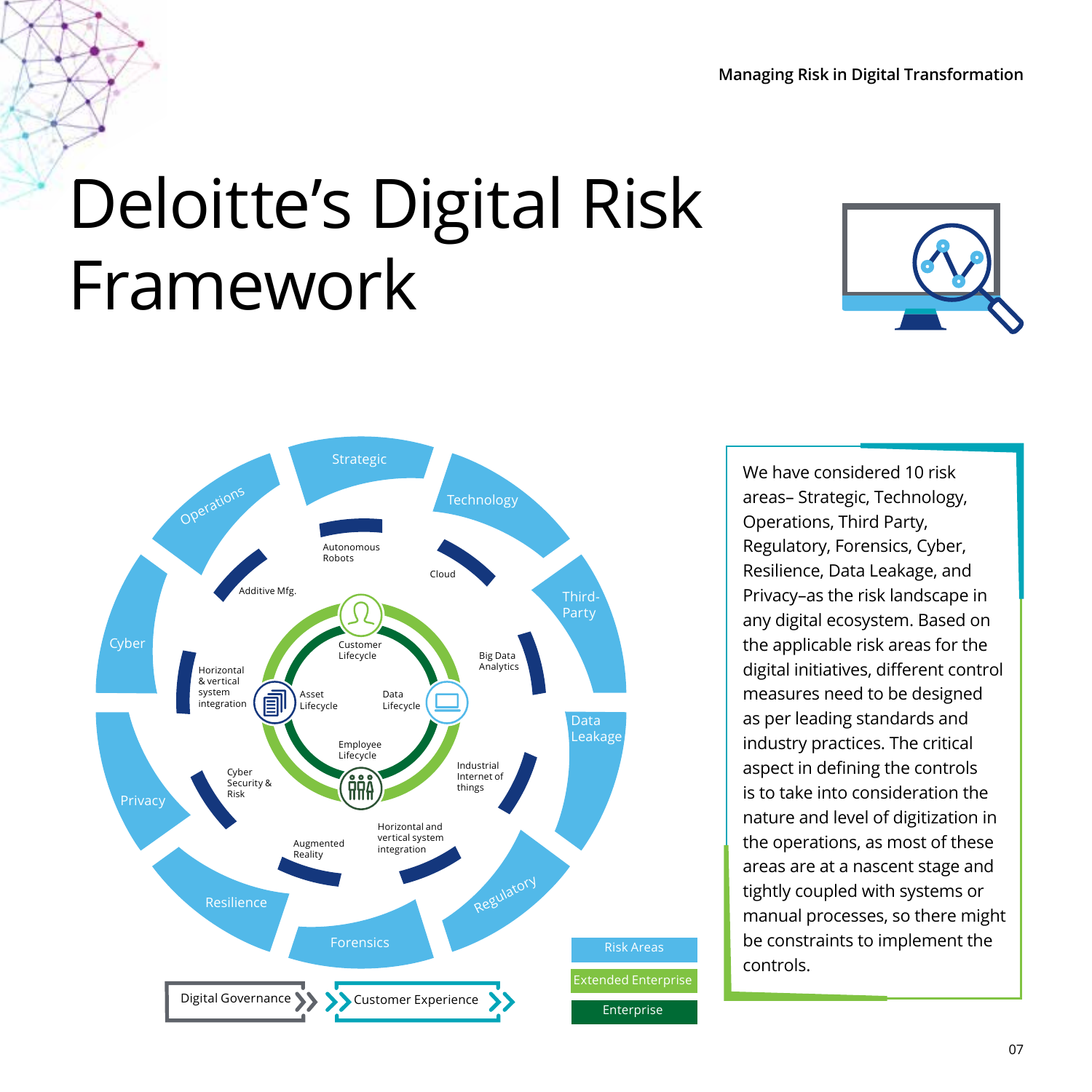### **Managing Risk in Digital Transformation**

ę

156G4526544DFT61654

234567890D48E156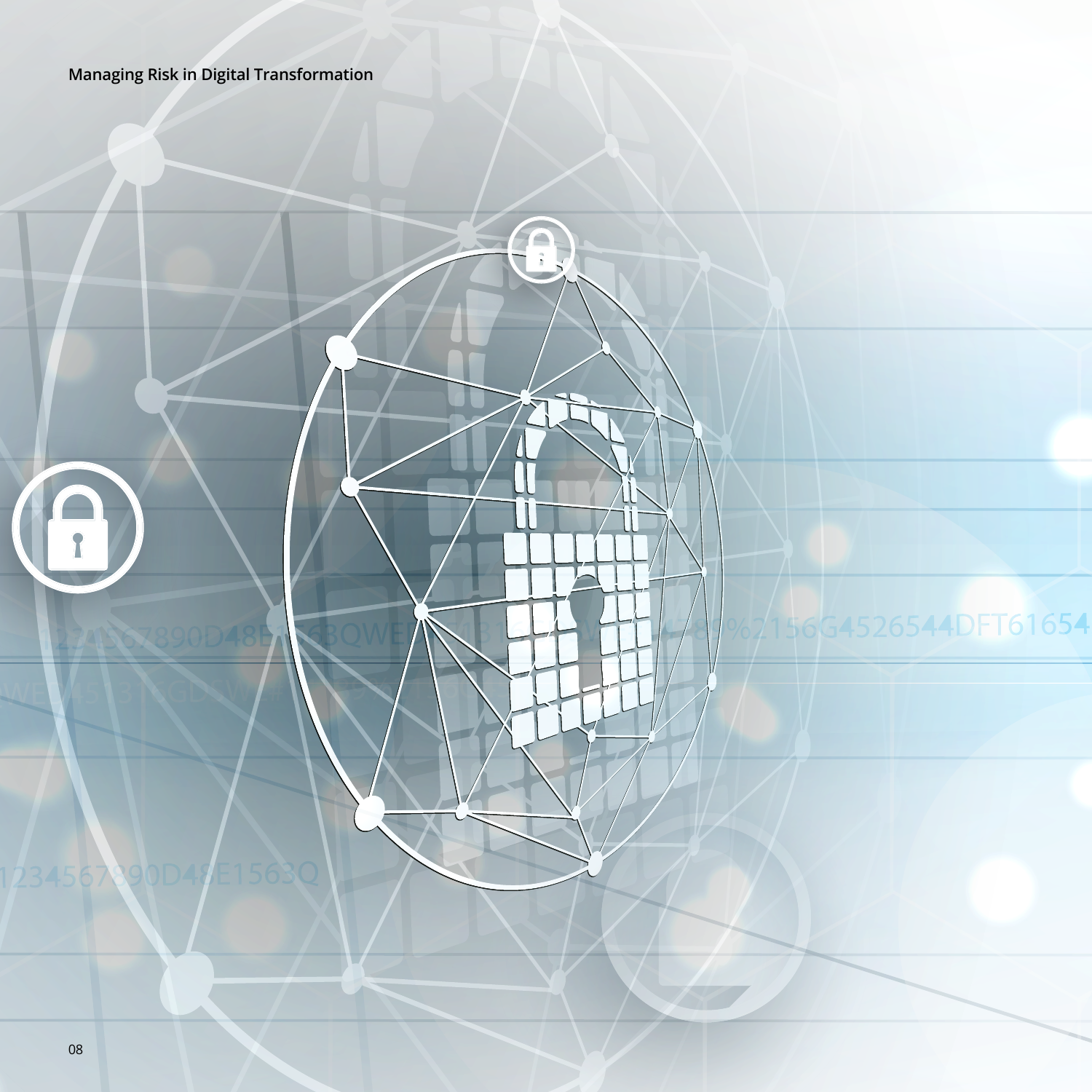Understanding the risk areas is critical to identifying and dealing with all the risks that an organization may be exposed to in a digital environment. This section explains in brief all the risk areas considered in the framework.

#### **Technology**

Potential for losses due to technology failures or obsolete technologies. Technology related risks have an impact on systems, people, and processes. Key risk areas may include scalability, compatibility, and accuracy of the functionality of the implemented technology.

#### **Cyber**

Protection of digital environment from unauthorized access/usage and ensuring confidentiality and integrity of the technology systems. Key controls may include platform hardening, network architecture, application security, vulnerability management, and security monitoring.

#### **Strategic**

Usually derives from an organization's goals and objectives. It can be external to the organization and, on occurrence, forces a change in the strategic direction of the organization. Typically would have an impact on customer experience, brand value, reputation, and competitive advantage in the market place.

#### **Operations**

An event, internal or external, that impacts an organization's ability to achieve the business objectives through its defined operations. Includes risks arising due to inadequate controls in the operating procedures.

#### **Data Leakage**

Ensuring protection of data across the digital ecosystem at various stages of data life-cycle–data in use, data in transit and data at rest. Key focus control areas would be around data classification, data retention, data processing, data encryption, etc.

![](_page_8_Figure_12.jpeg)

#### **Third-party**

Comprises of risks arising due to inappropriate controls at vendors/third party operating environment. Key controls would be around data sharing, technology integration, operations dependency, vendor resiliency, etc.

#### **Privacy**

Risk arising due to inappropriate handling of personal and sensitive personal data of customer/employee, which may impact privacy of the individual. Key controls includes notice, choice, consent, accuracy, and other privacy principles.

#### **Forensics**

Digital environment's capability to enable investigation in the event of a fraud or security breach, including capturing of data evidences which is presentable in the court of law.

#### **Regulatory**

Adherence to statutory requirements including technology laws, sectoral laws, and regulations.

#### **Resilience**

Risk of disruption in operations or unavailability of services, due to high dependency on tightly coupled technology. Key areas of consideration would include business continuity, IT/Network disaster recovery, cyber resiliency, and crisis management.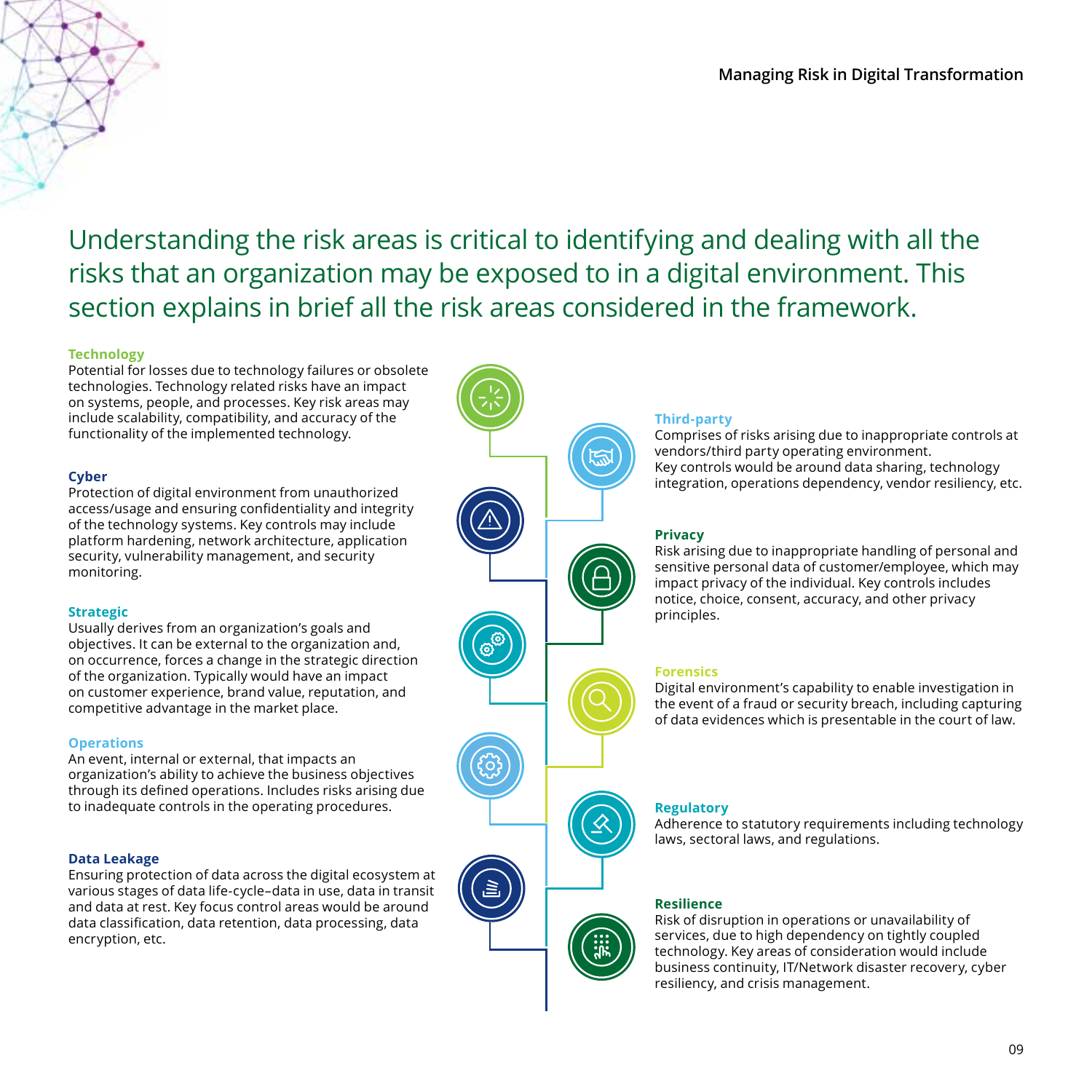# Digital Risk Portfolio

### **Our portfolio of services to mitigate risks around digital enablers**

![](_page_9_Picture_3.jpeg)

**Digital Risk Strategy** Establishing a governance framework to address the risks in implementation of Digital Programs

![](_page_9_Picture_5.jpeg)

**Digital Identity** Having an effective authentication & authorization mechanism across all digital enablers

![](_page_9_Picture_7.jpeg)

**Blockchain** Leveraging Blockchain architecture to secure against internal and external threats

![](_page_9_Picture_9.jpeg)

**RPA** Enabling a secure RPA implementation and leveraging of RPA for Cybersecurity & Risk management

![](_page_9_Picture_11.jpeg)

**IoT** Designing a risk-based IoT architecture for data collection and management of remote systems

![](_page_9_Picture_13.jpeg)

**OT (SCADA)** Protecting the OT

infrastructure through secure integration with enterprise technology eco-system

![](_page_9_Picture_16.jpeg)

**Digital Payments** Secure digital payment offerings using a structured risk based approach

![](_page_9_Picture_18.jpeg)

**Cyber Analytics** Analytics based risk and compliance monitoring supported by Advanced Technologies.

![](_page_9_Picture_20.jpeg)

**Digitalization of RM** Enabling the risk management leveraging digital technologies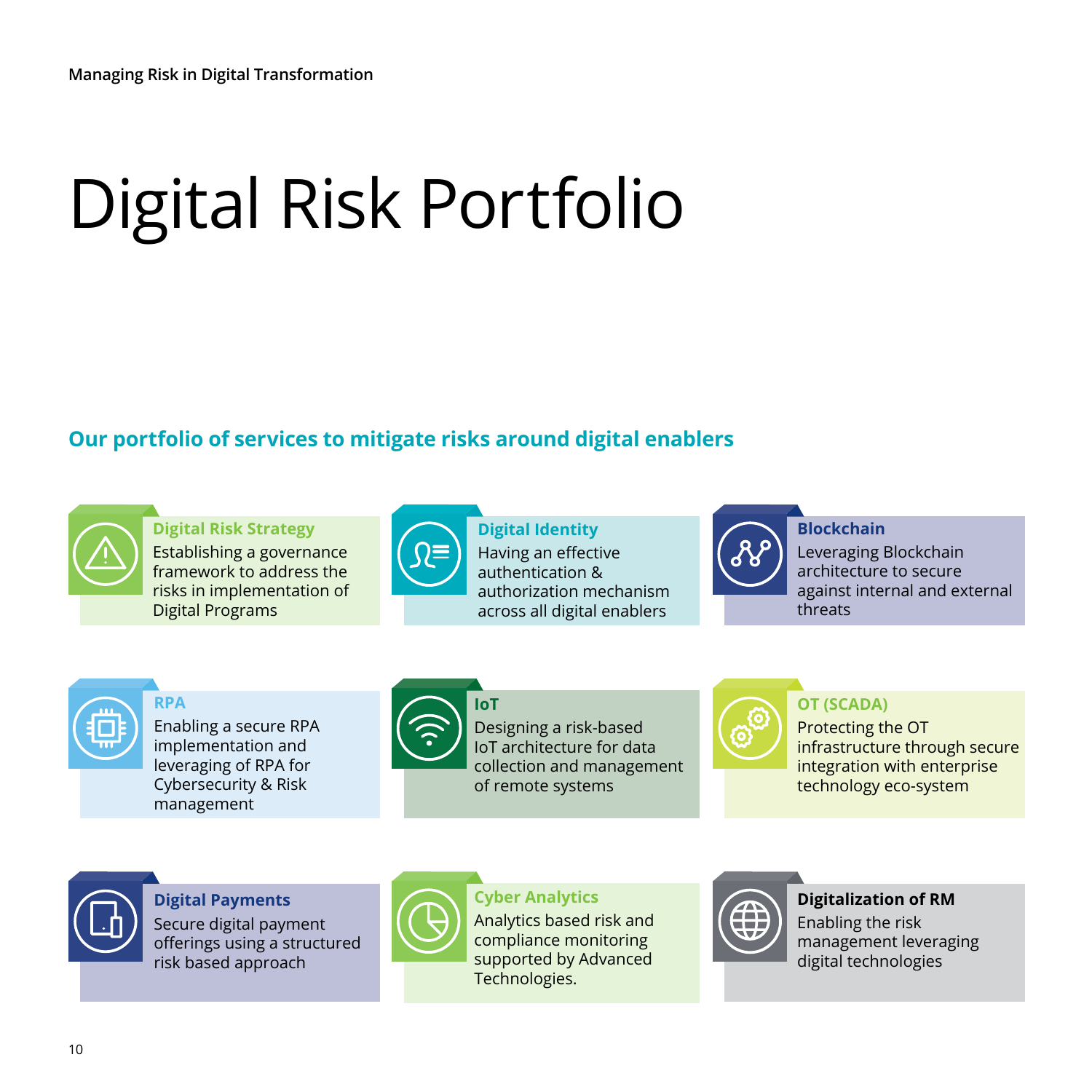**Managing Risk in Digital Transformation**

# Navigating Digital Risks

![](_page_10_Picture_2.jpeg)

### **Approach to establish an effective risk management in digital environment**

#### **Discover**

Aligned to the organization's Digital vision, study the selection of digital enablers, and analyze the context so as to assess the digital footprint and its impact.

#### **Develop**

Based on Deloitte's Digital Risk Framework, develop a risk based digital architecture customized to the organization's digital needs and operating environment.

#### **Implement**

In the context of business, implement the risk based digital architecture for the selected digital enablers supported by an overall risk governance.

#### **Monitor**

Embed a continuous review process that evolves in response to disruption and new developments across the digital estate, legal and regulatory requirements.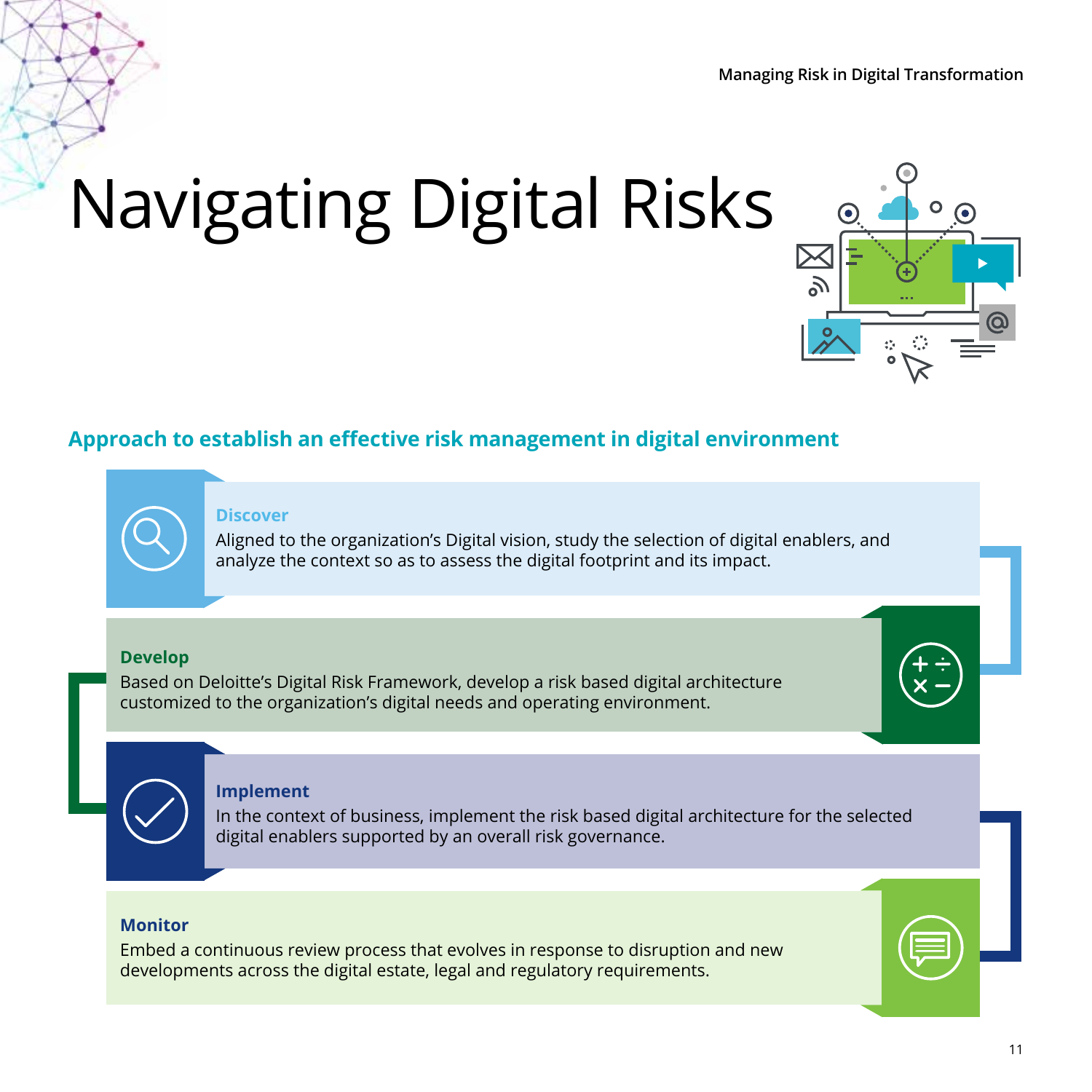**01**

**02**

12

Sustainability

"An approach to digital risk management should begin with an understanding of the organization's digital foot print and creating a register of digital risks"

> Support Risk Management by conducting risk **awareness workshops and trainings.** Take it up as a as a **proactive exercise** embedding it into the organization's strategy instead of merely keeping it a reactive one

> > **03**

Periodically **monitor, review and update** the digital risk framework.

Enabling risk management **through a tool** will be appropriate for a **systematic identification** and management of the evolving digital risk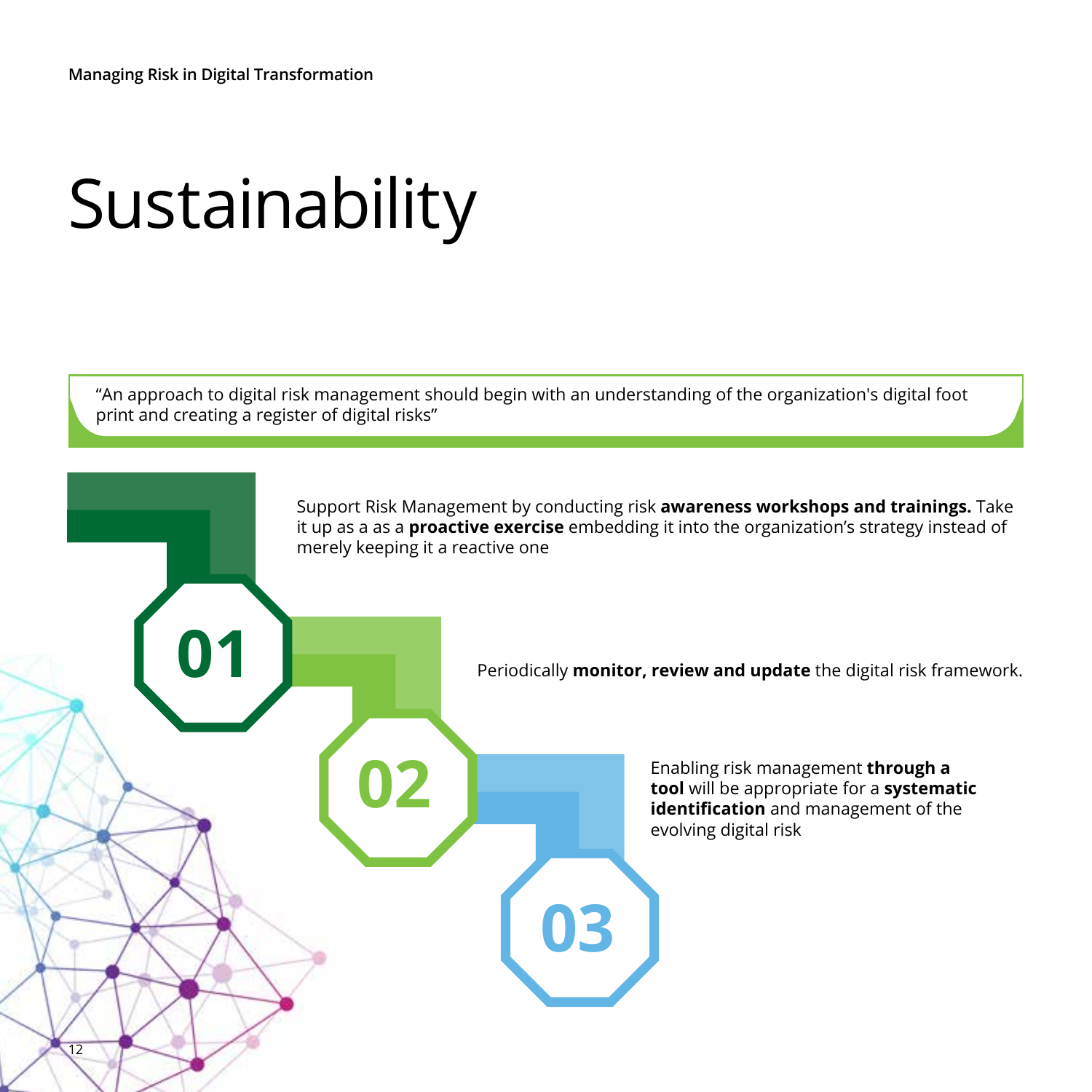# Conclusion

Digital Transformation across industries has led to a rapidly changing business environment which offers exponentially augmenting opportunities for new capabilities and initiatives.

One of the most critical success factors to win in this digital era is organizational agility. Businesses

can create a scalable and adaptable digital journey encompassing a well-defined digital strategy, an appropriate business case, and a customized and flexible approach. Along with Digital transformation, it is imperative for organizations to also manage the risks that are introduced into the environment and its impact to the existing eco-

system to drive optimum value from their digital initiatives.

Despite all the challenges and risks that the evolving environment presents, organizations cannot overlook the opportunities that 'moving to digital' brings forth along with the profound impact that it shall have on them.

![](_page_12_Picture_7.jpeg)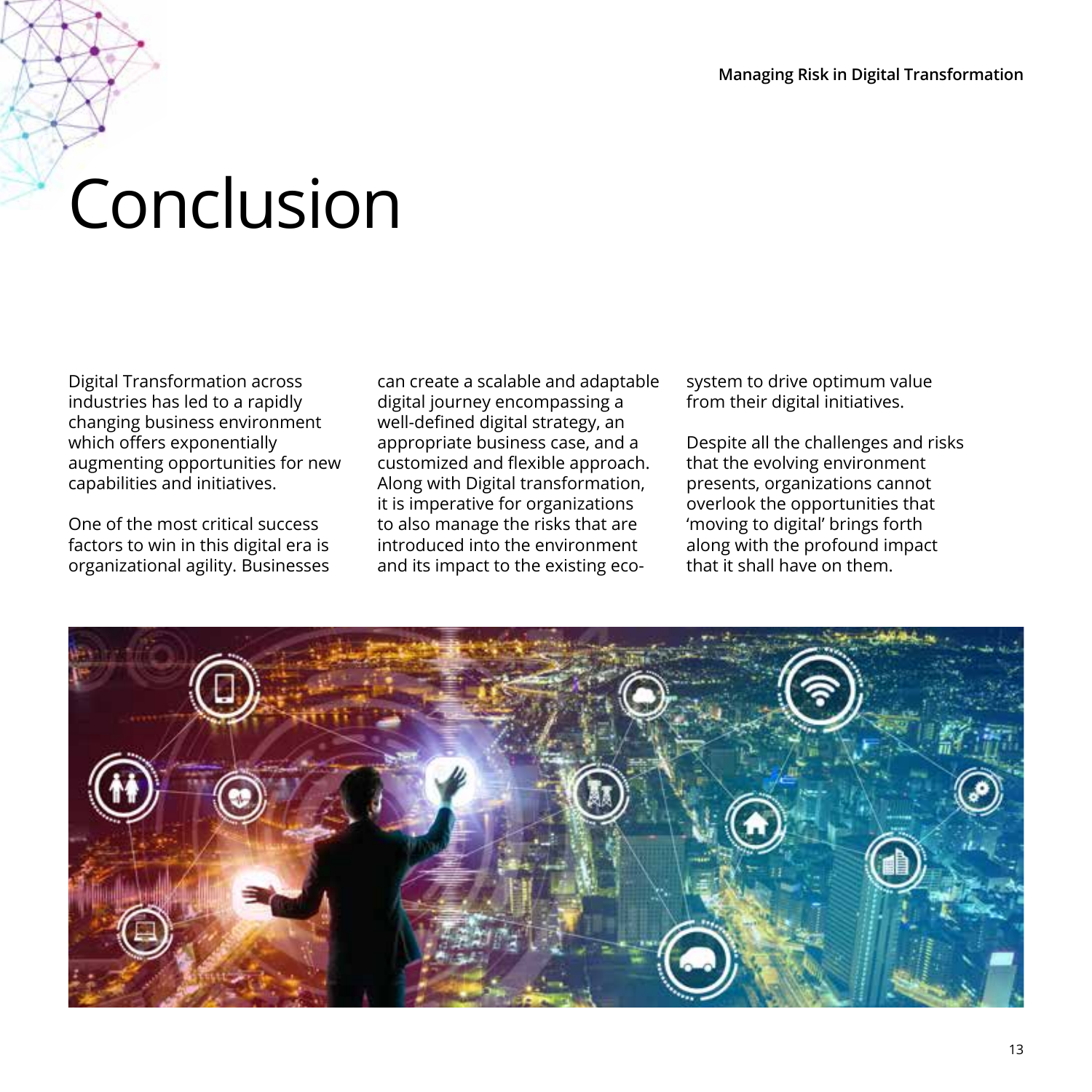## **Contacts**

#### **Rohit Mahajan**

President – Risk Advisory Deloitte India rmahajan@deloitte.com

#### **Vishal Jain**

Partner, Risk Advisory jainvishal@deloitte.com

For further queries and feedback please email on indigitalrisk@deloitte.com